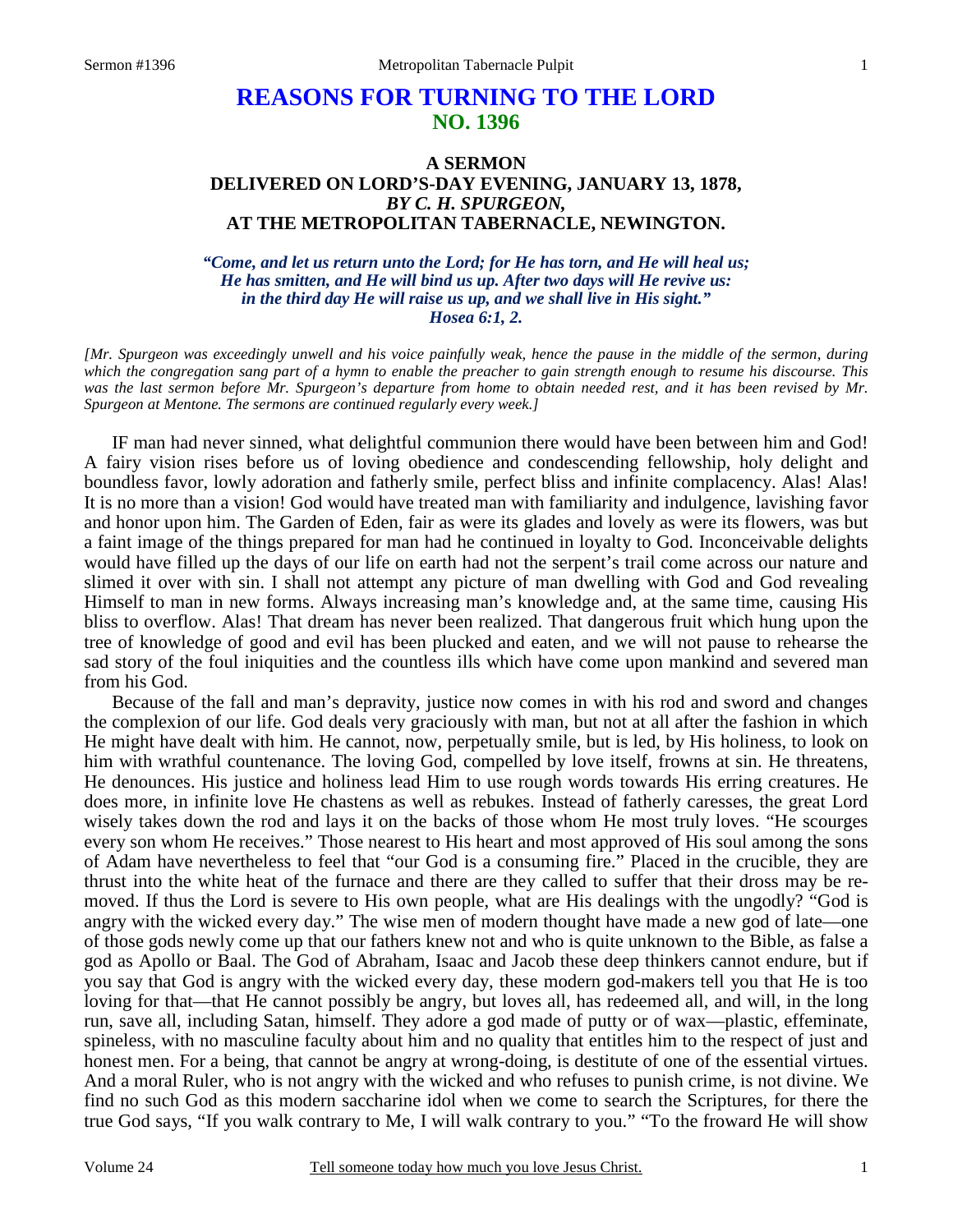Himself froward." "Cursed is everyone that continues not in all things that are written in the book of the law to do them." He is revealed as a God who "will by no means spare the guilty," but declares that every transgression and iniquity shall have its just punishment of reward.

Since evil obtained sway over the human race, God walks towards men therefore, not at all as He might have done if men had never fallen. He speaks to them in the stern voice of a Judge and handles them as one who sees the need of a rod. He treats men not as roughly as they deserve, for He is infinitely tender and gentle, but still with such severity as becomes necessary to show that He cannot smile on transgression. The conduct of God towards man is not like His dealing with the angels, not like His dealing with cherubim and seraphim but, according to our text, He tears, He strikes, He kills. It is of such a God as this that I have to speak tonight, and of such acts as these I have to talk with you. My design is not that any may flee from the Lord, but that as the result of what we have to say, many may return to the Lord, who has smitten, but who will heal; who has slain, but who will restore.

There are three things in my text which are, to my mind, very clear. The first is *a smiting God*. The second is *a believing heart,* for he who used such words as my text was no unbeliever. And, thirdly, *a persuasive voice*—the voice which so pleadingly cries, "Come, and let us return unto the Lord." May God the Holy Spirit, teach me how to proclaim the name of the Lord, and render the word quick and powerful to the salvation of the blood-bought. How much I need His strength in my extreme weakness! Pray for me, you saints of God, that once again I may faithfully and effectively do duty as one of the Lord's ambassadors.

**I.** First, then, I see plainly enough in the text A SMITING GOD—"He has torn, and He will heal us; He has smitten us, and He will bind us up."

Notice, first, that the person who wrote these words discerns the presence of the Lord, for he is *convinced that his trials come from God.* Ungodly men set down their troubles to chance and sometimes they even trace them to the devil, as if they expected their father to have dealings with them. Frequently they lay their ills at the door of their fellow men and grow quarrelsome, malicious and revengeful. It is a happy day for a man when he knows in whose hand is the rod and learns to trace his troubles to God. Alas, there are even some children of God who greatly err in this matter when under affliction. They spend their time in bewailing second causes, and do not look at the first cause. This is very brutish. If you strike a dog with a stick he will bite at the stick. Had he a little intelligence he would bite at you, knowing that the blow came not from the stick or stone, but from the hand that used these implements. So is it usually with unbelievers in trouble, they look at the secondary agent and they spend their anger or their thoughts entirely there. If, in the day of adversity they would consider, they would perceive that affliction springs not out of the ground, neither do distresses come by chance, but the hand of the Lord is in all these things. "Shall there be evil in a city and the Lord has not done it?" Whichever way the trial comes, it comes from Him. If the trouble was caused by a triumphant enemy or by a deceitful friend, if it comes as a loss in business or as a sickness of body, or if it wounded us through the arrows of death piercing the heart of our beloved, in either case it was the Lord. Learn that lesson. *He* has smitten you. *He* has torn you. *He* has done it all. He has ordained our trials for judgment and established them for correction. Let us not despise them by refusing to see His hand or by angrily rebelling against Him. We read that, "Aaron held his peace," when his two sons were slain with fire because it was the fire of the Lord that struck them, and what could he say? If even Christian men too often forget the Lord's hand, we need not be at all surprised that unconverted men do so. Perhaps I am speaking to one who has been followed by a succession of disasters till he is now surrounded by a sea of affliction. You have scarcely escaped from one trouble before you have plunged into another. It seems to you as if your "bad luck," as you call it, were no more absent from you at any time than your shadow. You cannot get on at anything. Whatever you touch withers beneath your hands. You have been ill again and again. You have lost your best friend when you most needed him. You have lost your job and wherever you apply you get no favorable reply. It is true that you are not wise enough to trace some of these misfortunes to your own bad habits—your indolence or your drunkenness. I wish, however, you were even as wise as that, for then you might amend. If you grow wiser, still, you would say, "It cannot be that I am to have stroke upon stroke and loss upon loss without there being some reason for it, for God does not afflict willingly nor grieve the children of men." I should not wonder, my friend, that you are so sorely smitten because the Lord has some great design of love to your soul. Look at the prodigal son in the distant country. He had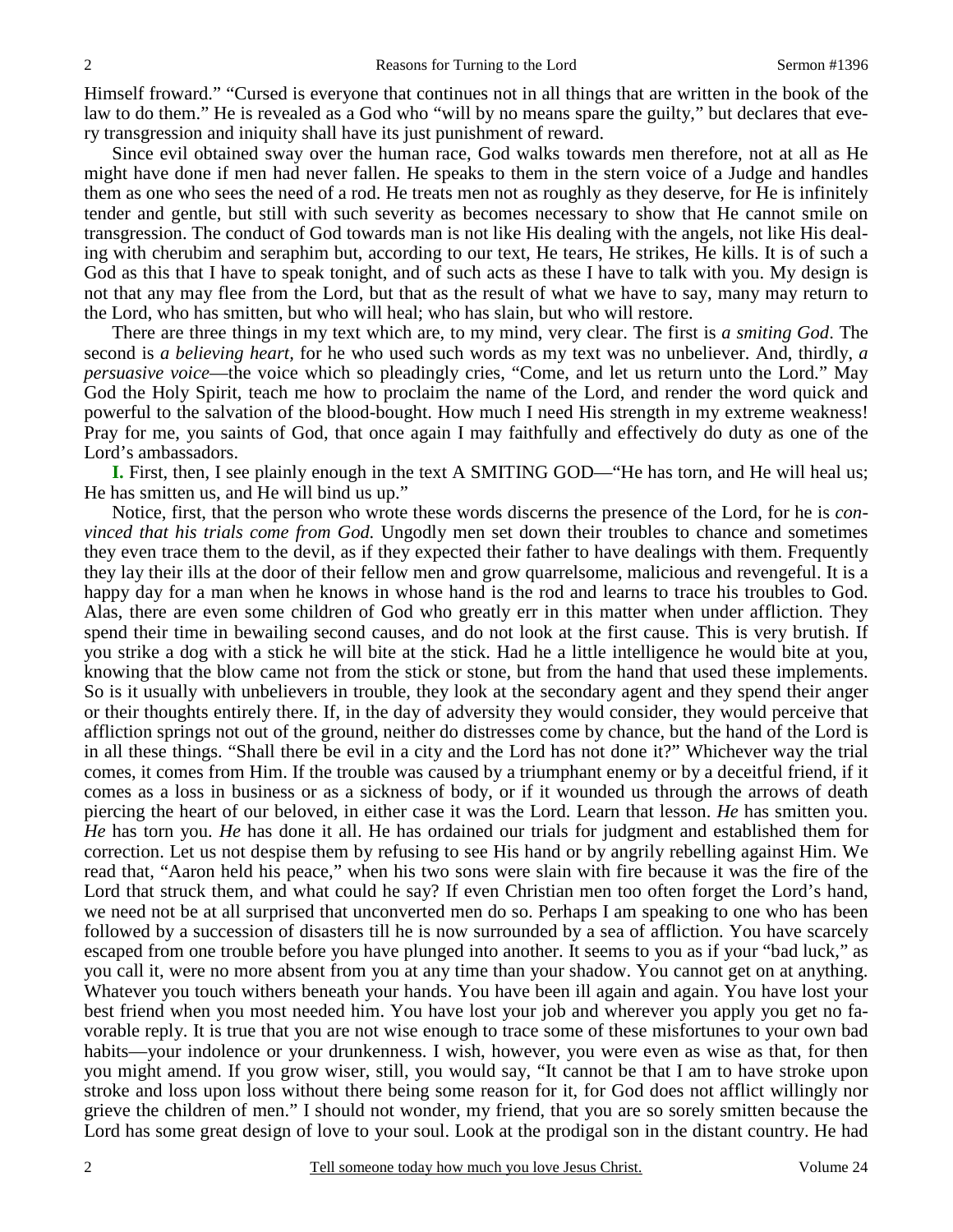plenty of money and he spent it in riotous living. He was in fine health and lived in the fastest style. Wine and women soon took away his money and then he said that bad luck had befallen him. Of course it had and the young squire was obliged to swallow his dignity and independence and seek for a job. He looked in the daily paper and searched up and down among his dear friends who had drunk to his health with gallons of his rare old wines. They knew of nothing for him and gave him the cold shoulder. No money-lender would grant him a loan and no man gave him any. He walked his shoes off his feet, but could find nothing to do. He had rags upon him and hunger within him. He was a broken down gentleman without a trade and without the physical strength to dig or plow. What could he do? He was "down on his luck," as men of his kind are known to say, and nobody wanted his company. One person who had some sort of pity for the poor wretch found him employment and he commenced active life in the noble capacity of a pig feeder. "He joined himself to a citizen of that country and he sent him into his fields to feed swine." He was now at his lowest, for his occupation was filthy and degrading, and the wages were not enough to keep body and soul together, so that he often envied the hogs that could so readily fill themselves with husks. Yet in this deep distress there was mercy and hope. His way home was round by the swine trough. He might never have come to his father if he had not come, first, to those pigs and husks. Perhaps, O tried sinner, the way to God for you is through your troubles. If the Lord had prospered you in that piece of betting, for instance, or if you had got on in that infamous business which you ought never to have touched, you might have been a rich man and have been damned. But you are not to be rich. God does not mean that you should be. He means to follow with stroke upon stroke and tearing upon tearing, till at last you shall realize that He is saying to you, "Return to Me, for you will never rest until you do." You shall never know prosperity until you have come clean out and made your peace with God. Then shall your peace be as a river and your righteousness as the waves of the sea. I am certain that I speak as though I were a prophet to the soul of some who are in this house tonight. And I pray God that if it is so, they may look on the series of trials through which they have passed as being really sent to them, not by chance or haphazard, nor by the conjunction of the stars, nor by anything of that atheistic foolery which men are so fond of inventing, but sent from God Himself with benign intent. He smites, He tears, He slays, but this is all the surgery of love. The person who uttered these words, then, had learned to trace his troubles to God.

Now, notice that *it is customary with God to smite His own* according to His own Words, "As many as I love, I rebuke and chasten." I remember being severely called to account by a fastidious critic for using the following vulgar metaphor, which I will therefore use again. It may serve for another paragraph for some other superfine reviewer. I think I said that if you were going home and you saw a number of boys round a house breaking windows, it is ten to one that you would not care much about what they did. But, if you saw your own boy doing it, he would be sure to get as sweet a box on the ears as you could manage to convey to him. Would that be because you loved him less than the rest of the boys? Not so, but because you loved him more. You had something to do with him and nothing to do with the rest. Therefore he obtained the privilege of correction which the others missed. Now, oftentimes the sinner who falls into trouble, or the Christian who endures heavy trials, does not receive such severe treatment because the Lord is about to destroy him, but because He has a secret love to his soul. Thus says the Lord, "You only have I known of all the families of the earth. Therefore I will punish you for your iniquities." These chastisements and heavy blows which are compared in the text to tearing and to striking, often fall upon God's own beloved because they are His beloved and He cannot, in any better way, display His love to them.

"I have seen the wicked in great power and spreading himself like a green bay tree," no axe has come to his root and no blight to his leaf. God has left him alone to fill the earth with his branches, but why? Was it not that he might become fit for the fire when the axe of the woodsman would lay him low? But look at the vine which bears fruit and you shall see, every year at the proper season, the ruthless knife of the pruner cutting away what seems to be the liveliest shoots, removing the hopeful branches and leaving the poor vine to bleed, or to appear to be a mere dry stick. Yes, the vine is worth pruning, it belongs to the vinedresser's choice plants and he looks to it for rich clusters. As for the green bay tree who cares to prune it? What profit would come of blunting the knife on a fruitless tree? Woe to you who are increasing your stores, you who never have aches or pains, who say that no thought of sin will ever depress you, who can drink your fill and eat abundantly without being sick or sorry. Lo, you are fattened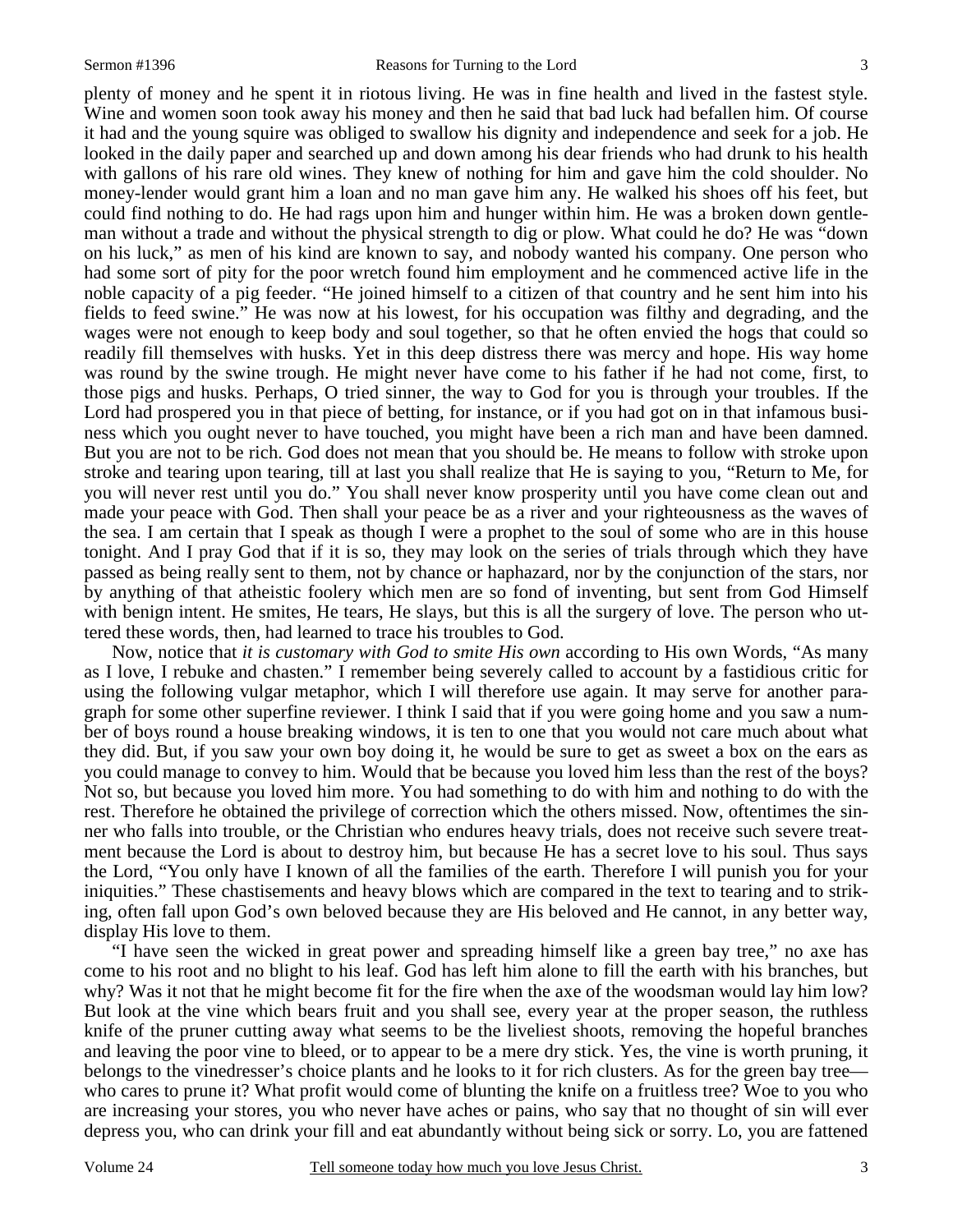like bullocks for the slaughter and there shall nothing happen to you till death's pole-axe lays you low. Count it to be one of the most fearful curses that can happen to you to be happy in your sins. "Moab has been at ease from his youth and he has settled on his lees and has not been emptied from vessel to vessel, neither has he gone into captivity. Therefore his taste remained in him and his scent is not changed. Therefore, behold, the days come, says the Lord, that I will send unto him wanderers that shall cause him to wander and shall empty his vessels and break their bottles." You who are tossed to and fro and are broken by sorrow need not start with dread because you are made to suffer, for the Lord lays heavy hands upon His own and reserves the ungodly for His wrath.

*The dealings of God with men will often appear to be very severe. Kindly read the 14<sup>th</sup> verse of the* 5<sup>th</sup> chapter. "I will be unto Ephraim as a lion, and as a young lion to the house of Judah. I, even I, will tear and go away." From this it is clear that our text, when it says, "He has torn," alludes to a lion rending his prey. The Lord seems sometimes, to spring upon a man and suddenly to bring him down. And then by terrible trials He appears to lacerate him from head to foot. Fears, pains of body, awful suggestions within his mind, loss upon loss in business, grief upon grief, his home desolate, his heart broken, his hope gone—such things does the Lord lay upon men until they know what the Lord meant when He said by His prophet, "I will be unto them as a lion; as a leopard by the way will I observe them." God does this with men and yet He means them no ill. The case of Hezekiah explains it all. Hear him cry in the bitterness of his soul, "I reckoned till morning, that, as a lion, so will He break all my bones: from day even to night will You make an end of me. Like a crane or a swallow, so did I chatter: I did mourn as a dove: my eyes fail with looking upward: O Lord, I am oppressed; undertake for me. What shall I say?" But his own answer to his own question is, "O Lord, by these things men live and in all these things is the life of my spirit: so will You recover me, and make me to live?"

The text says that the Lord *smites.* He uses such force that He leaves bruises and welts, for, "by the blueness of the wound the heart is made better." He smites and He knows how to do it, for He is a wise corrector. "He that chastises the heathen, shall not He correct?" He can touch a man in His most tender place and make the stoutest heart to quail. He knows our frame and when He comes to deal with us in wrath, even though there is love behind it all, yet still He smites very sternly. David says, "All the day long have I been plagued and chastened every morning." And in another place he shows that this chastening is no child's play, for he says, "When You with rebukes do correct man for iniquity, You make his beauty to consume away like a moth."

Yes, and according to the text, God may lay a man's soul so low that he may count himself to be as *dead* and he may continue like one in the grave by the space of two days, and yet on the third day He will raise him up. This, of course, is not to be taken literally, but represents a considerable period, though a period that has an end, during which heart, and flesh utterly fail. God knows how long to make a man lie under the sentence of death. It will not be four days that would be too long, for one said of old, "By this time he stinks, for he has been dead four days." There shall be three days wherein deadly despair shall rule, but destruction shall not actually take place, but as Jesus came up out of the earth on the third day, so those who have felt the sentence of death in themselves shall come out into the joy of resurrection-life to praise and bless His name.

I perceive that I almost startle you while I show you what God does with the sons of men. But there is one thing I ought to add. "He has not dealt with us after our sins, nor rewarded us according to our iniquities." A man who lies in the hospital half his time has still more mercy than he could have claimed. And he who shivers in this winter's cold and knows bitter poverty, yet still has more mercy than he deserves. And he among us who sinks lowest in sorrow of soul, he who seems to go down into the dread abyss till all God's waves and billows go over him, he may still thank God that he is not in the torments of hell. He who suffers most may be grateful that justice has not yet taken the plummet and the line and meted out righteous wrath. At our worst we are indulged with a fullness of mercy compared with what our transgressions deserve.

And, oh, I want to show you that there is love in it all. I do not call him a loving father who sees his boy indulge bad habits and never chastens him. I do not call her a loving mother who, when she has seen her child showing ill-tempers and displaying self-will, has never chastened her. It is often a wicked selfindulgence which prevents parents from doing what should be done to drive out wickedness and train for a noble life. When a father, with tears in his eyes, has taken his boy alone and said, "I cannot be like Eli,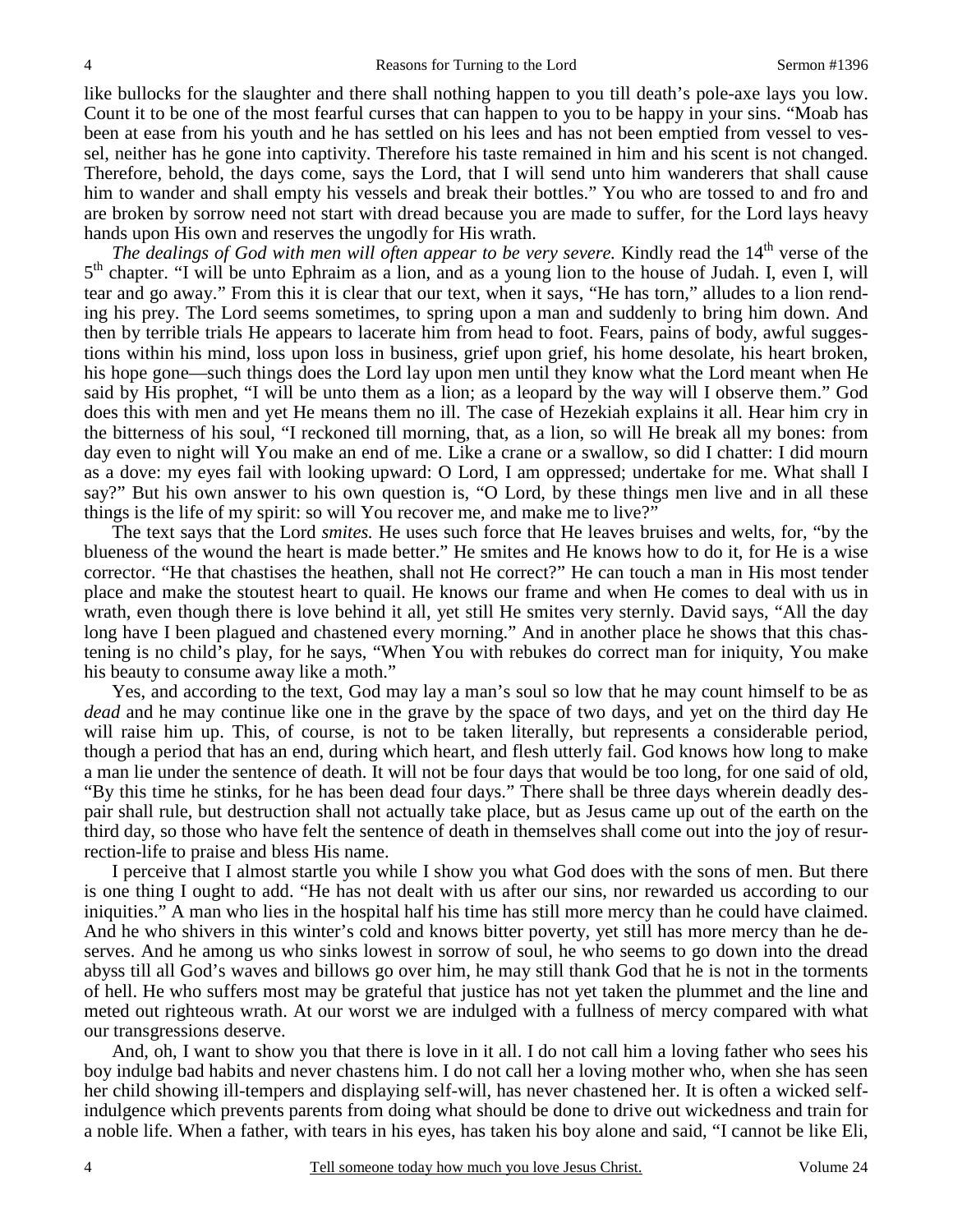upon whose house there came the curse, because his sons made themselves vile and he restrained them not. I must chasten you at times. If you will thus break my commandments and grieve God and dishonor my family, I must make you smart for it, though every stroke is a pain to me." I say, when a father acts in this way, he is both wise and kind. Many a young scoundrel, now in the streets of London, might have been a moral young man if his father had done his duty by him. And, mark you, God will never have this to be laid at His door—that He permits sin in His family and leaves His chosen unchastened. His own children must feel the rod and be brought under the bond of the covenant. "Whom the Lord loves He chastens, and scourges every son whom He receives."

Here let me wait a minute to recover my voice and gather a little strength, for I am very feeble. Could you, do you think, ease me for a moment by singing a verse or two of the  $605<sup>th</sup>$  hymn in "Our" Own Hymn Book," to the tune "Farrant"?—

> *"Come let us to the Lord our God With contrite hearts return. Our God is gracious, nor will leave The desolate to mourn. His voice commands the tempest forth And stills the stormy wave, And though His arm is strong to smite, 'Tis also strong to save. Long has the night of sorrow reigned; The dawn shall bring us light: God shall appear, and we shall rise With gladness in His sight."*

Tremblingly I will now endeavor to go on to the next point. May the Holy Spirit guide my mind, and heart and tongue.

**II.** Secondly, I see in the text A BELIEVING HEART—to my mind a remarkably believing heart because the man believes in the goodness of God even when he is smarting and suffering. Do notice it. He says, "Come, let us return to the Lord, for He has torn, and He will heal us; He has smitten, and He will bind us up."

It is wonderfully easy to believe in God when you have all you need and are free from trial. But such fair-weather faith as that is very often a mere sham. True faith believes in God when He is angry and trusts Him when the rod is in His hand, and to my mind, as I have said before, it is a very beautiful instance of faith which we have in this text. The man has been torn, yes, torn as a lion tears his victim there are the gashes, bleeding and smarting, yet he cries, "Come, and let us return to the Lord." What, to the God who has torn us? Yes, yes. Let us go to Him, for He will receive us and will not cast us away, but, on the contrary, He will heal the wounds He made. You cannot think too well of God, nor expect too much mercy from Him. Beloved, if you believe that He will pardon your greatest sin for Jesus' sake, if you believe tonight, that He will cheerfully receive you to His bosom because of His dear Son, if you believe that He can make you an heir of heaven by faith in Christ—you will not believe too well of God. I shall challenge you to try and make your thoughts of the Lord too high and honorable. If you attempt the task, you will certainly be foiled in it.

This believing heart in my text actually finds an argument in the blows of God why we should trust Him. Does He not say, "He has torn, and He will heal us: He has smitten, and He will bind us up"? Yes, and there is argument here. When a physician finds a man's bone badly set and breaks it again, what am I sure that he is going to do? Why, to set it, and set it right. When I see a physician using a very severe remedy in a very difficult case, say a blister, or some form of bleeding, or the like—I feel certain that he does not mean to leave his patient to bleed to death and that he does not wound without a purpose. If a spreader should be inserted in order that the wound may be kept open till the proud flesh is cut away, I know that the physician does not do that out of unkindness, but that he intends the good of his patient. He means to do something which, for the time, the patient cannot appreciate, but about which he must exercise faith. If I were at any time to be subject to the surgeon's knife, I should have no hesitation in feeling that if he wounded me he would see me through the operation and do his utmost for my restoration. Now, God is the great Surgeon of men's souls and sometimes He has to put man upon the table and cut, and cut to the very bone. But He never means to kill. He never takes the knife of discipline except

5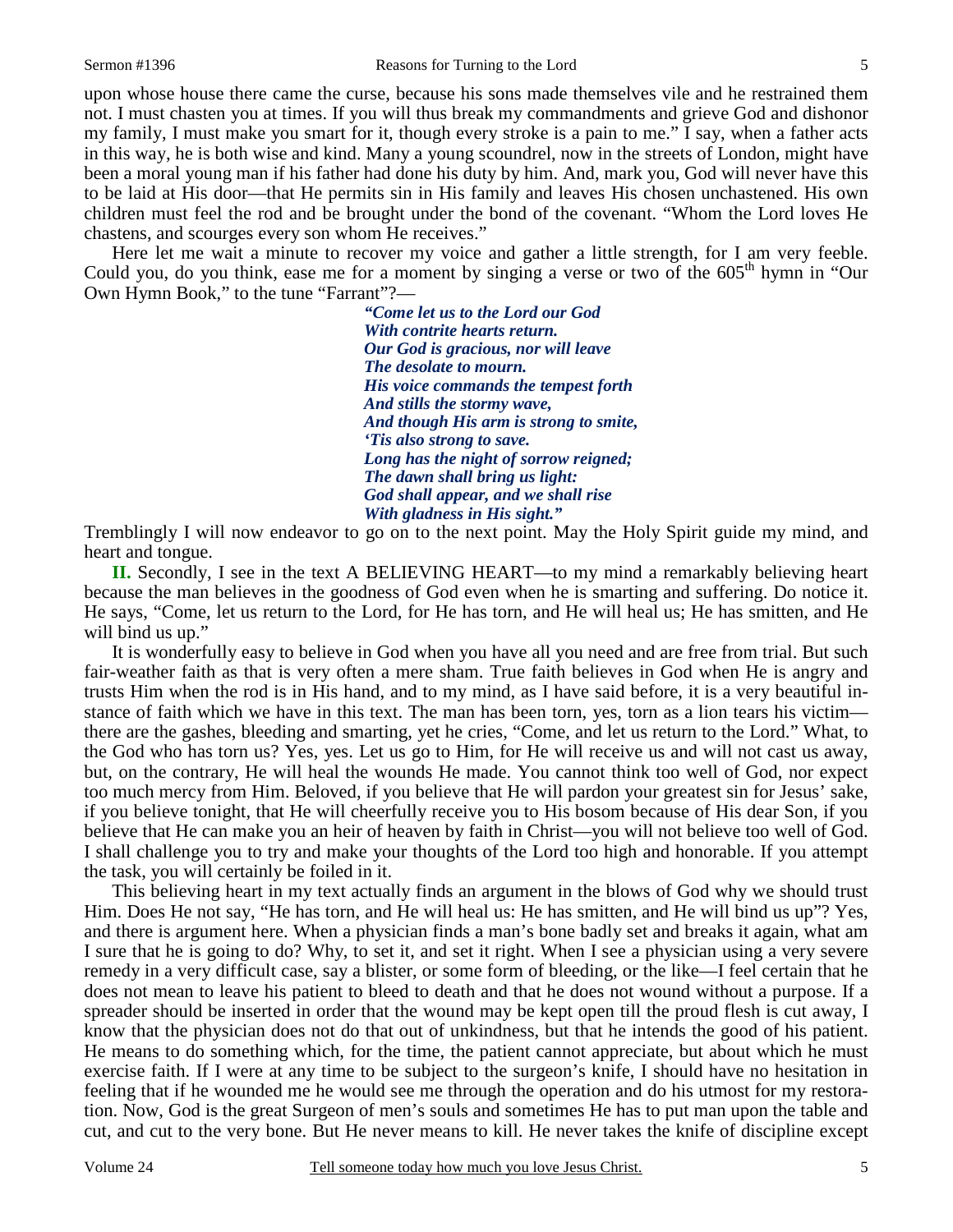with the intent to bind up every wound He makes and set the man upon his feet again, saved in the Lord with an everlasting salvation. "Though He causes grief, yet will He have compassion, according to the multitude of His mercies."

So, you see that he who wrote the text did well to argue from the tearing and the smiting that God must mean well to the afflicted soul.

And, notice such is the faith of this text that the writer expects to be restored though he writes himself down among the dead. "After two days," he says, "will He revive us."

I know—I wonder whether you know—what it is to feel as though utterly dead to all spiritual power, all natural hope, all claim on mercy and, sometimes, even to all possibility of salvation. I may be addressing one tonight who feels as though his death warrant had been signed and sealed. He has the sentence of death in himself. But, dear brother or sister, still have faith, for so the text has it—"We shall live in His sight." You know what Job said—to my mind it is the grandest thing a man ever said—he was not reigning on a throne, but sitting on a dunghill covered with boils and scraping himself with a potsherd, yet he was more than royal. Glorious old Job bravely said, "Though He slay me yet will I trust in Him." This was grand! Can you imitate it? Though you feel as if you were slain, though you sit in your pew tonight and say, "Well, it is of no use, I know I am undone," yet I charge you to trust the Lord, your Redeemer, over the head of it all. Trust the covenant God in the teeth of everything. Believe God to be true and every fact and circumstance and thought and feeling to be a liar. Cling to the eternal mercy of God who casts out none that come to Him by Jesus Christ. Oh, it is a blessed thing to be empty and to believe that God can fill you, to be nothing and to believe that He can make you His child, to be lost and to believe that the Lord can save you, to feel condemned and yet to believe that Christ can justify you. Oh, to sink and sink and sink, even into the grave of all natural hope and yet to feel that you shall rise again when the third day has come! This is the faith of God's elect.

Notice that the faith of my text looks for brighter things, for it says, "In the third day He will raise us up, and we shall live in His sight." You are afraid of God now perhaps, but when He comes and lifts you up out of your state of spiritual death-gloom you will delight to see Him, to feel Him near, to know that He has quickened you and to spend your new life in delightful communion with Him. You shall *live in His sight.* What heavenly living that must be! Life under the eye of the Lord! Life such as He calls life! Life which He can look upon with pleasure! In His presence is fullness of joy and this, His wounded ones shall know when He has healed them.

I wish I could say what I want to say, but I am very feeble and therefore, not much at ease in speaking. Yet I do not know but what my broken words may, after all, be best. When voice will not answer to mind and we have to bring out our discourses piecemeal, the morsels may be all the sweeter to the afflicted. But this is what I want to say—do, do, I pray you never yield to that temptation of the devil which would lead you to cry, "God is dealing roughly with me. He will never save me." No, expect quite the contrary. Because of these blows and strokes, because of your misery of heart, because of your troubled conscience, because of your inward distress you may all the more have hope. Nothing is more dreadful than to be without sensation, that is a token of death, but to be broken in pieces all asunder, to feel your thoughts to be like a case of knives cutting to the very center of your heart—this, at the very least, proves that life is still in you. Besides, remember that the path to joy is sorrow, the door to life is by death, and the road to salvation is by condemnation in the conscience. The way to enjoy God's love is, first of all, to be troubled under God's wrath.

That brings me to my third point, upon which I must be brief, but I would be earnest. Oh, Spirit of God, enable me.

**III.** The text has in it A PERSUASIVE VOICE. Oh that I could say it in wooing tones. But though the music of love is in my heart, my voice is hoarse. Bear with me, however, while I cry, "Come! Come! Come let us return unto the Lord."

This persuasive voice is to be attentively regarded, in the first place, because it *pleads for a right thing.* Dear friends, if we have wandered away from God and if God is angry with us, what ought to be our first step? Why, to get back to God. If I had offended any man or felt that I had done him an injustice, I hope I should not need much persuasion to go to him and confess my wrong and ask him to give me his hand. I trust it is the same with you. Now, since you have grieved the Lord, you ought to be the first to seek reconciliation. And if, instead of it, He is first and comes to you with overtures of peace,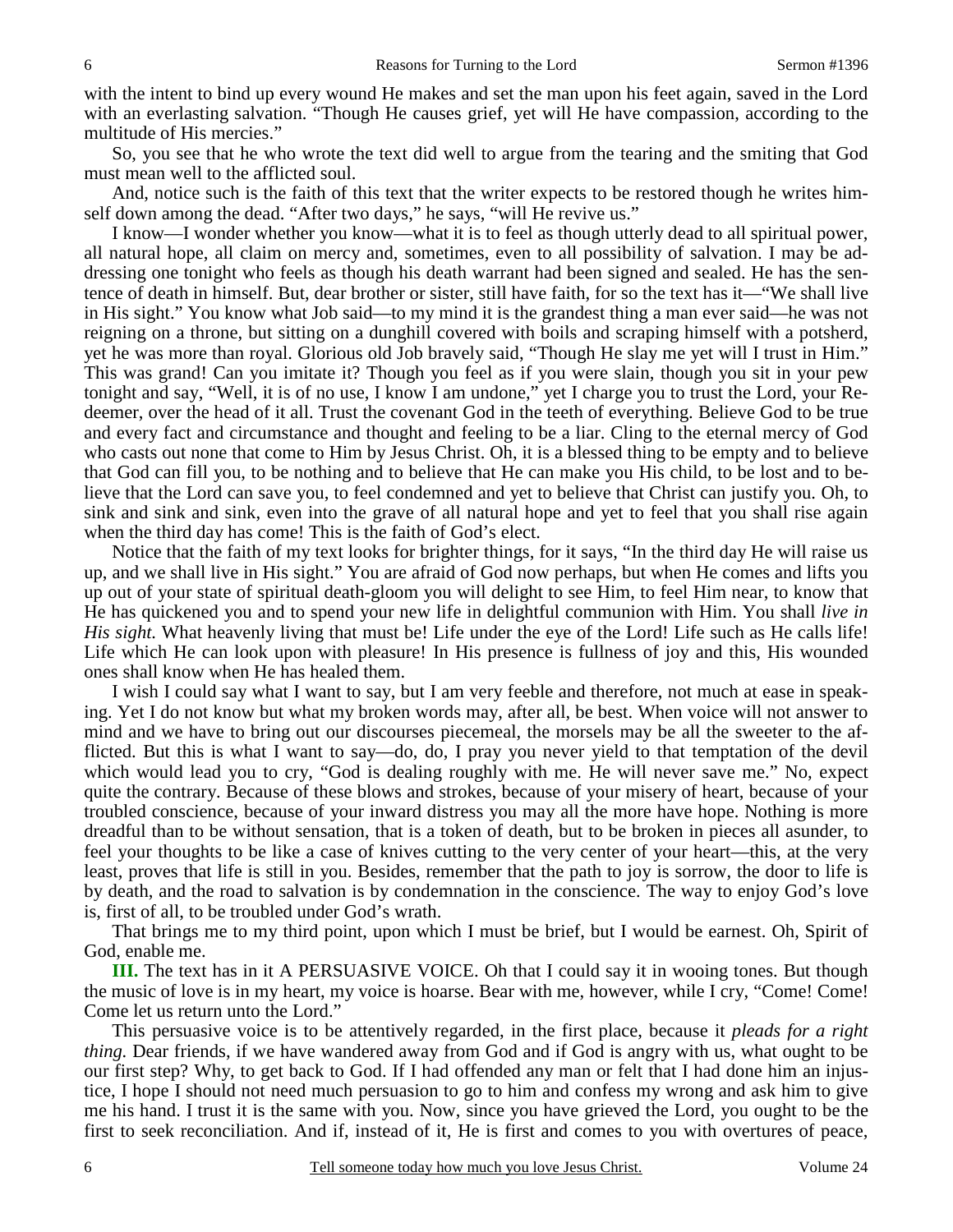surely you should not need much persuasion to end the quarrel. Come, poor erring child, you have acted sinfully towards your loving Father, does not your heart, itself, suggest to you the resolve—"I will arise and go unto my Father"? You have grieved Him, and because you have grieved Him, He has smitten you that you may know for yourself the evil of your doings; let the first smitings suffice, and yield at once to His reproofs. "Come, and let us return unto the Lord."

A great part of the persuasiveness of the text lies not merely in the rightness of it, but in *the speaker putting himself with the people whom he entreats to return.* He says, "Come, and let us return unto the Lord." My dear hearers, willingly enough, without any sort of mock humility, do I feel compelled to put myself among you. If you have never returned to the Lord, come, let us go together, for I know the way and have good cause to tread it over again. I went to Him, I almost forget how many years ago, but I was only a stripling of 15 years of age. Deeply conscious of my guilt, I sought the Lord God of my fathers in much brokenness of spirit. He had struck me. He had torn me. He had slain me by the law of His mouth. Where could I go? I tried every helper, but I found all carnal hopes to be mockeries. I went trembling to my God and pleaded the precious blood of Jesus, and He healed me. He bound me up and He gave me to live in His sight. To this I bear my solemn and sure witness. But though I went to Him so many years ago, I have been many times since. I have felt sin upon the conscience. I have had my own inward depravity to mourn over. I have had to feel myself to be nothing, yes, and to be less than nothing. And I have been very heavy in soul and, therefore, driven by distress to my Lord. Yes, I have gone to Him a thousand times. And therefore I did not boast when I said I knew the way. Ah, poor helpless soul, I know your downcastings and distractions, for I know the heart of a stranger by having felt, myself, to be an alien to my mother's children, unworthy to be numbered with the family of God. I have comforted God's people, but sometimes could not comfort myself. I have tried to fill others while mourning my own emptiness. But I bear witness that I never went to my Lord in vain. Come, give me your hand, one on this side, one on that, and let us return to the Lord. Come, let us make a ring all round the place and hand in hand let us return to the Lord. You who do not know the way will, perhaps, be helped by brotherly sympathy as we tell you how we resolved to return. You that think yourselves the biggest, blackest sinners, you do not think so badly of yourselves as I often think, and rightly think, of myself. But though of sinners the chief and of saints the least, "I know whom I have believed and I am persuaded that He is able to keep that which I have committed unto Him until that day." And you, dear friend, though up till now you have never sought Jesus, I hope that you will seek Him now and find abundant satisfaction in laying hold upon Him.

Notice that *this exhortation is put in the present tense.* "Come, and let us return unto the Lord." It is not tomorrow. It is not next year. It is so written that it means—"Let us return to the Lord *now*," if at all why not at once? The sooner a good thing is done, the better. As far as I am concerned, there is a very personal reason for pressing upon any unconverted person here that he should return to the Lord *now.* I reckon it to be a great privilege to be able to stand here and bid you come to the Lord, though the exercise of that privilege has worn me out and made me brain-weary and full of pain. That privilege I shall not enjoy for some little time and it would charm me if I might win you *now.* Oh that my Lord would make this last sermon of mine for a while—perhaps forever—to be a weight cast into the scale to decide a hesitating will for Christ. I see the balances, how evenly they are poised! I see them trembling, a decision is to be arrived at one way or the other. This side for God—shall it go down? Is there weight enough? Satan clings to the chains of that evil scale. He seeks to drag it down. He casts in new temptations. Who will win? With all my heart, would I throw earnest entreaties into the scale of right, that salvation may win the day. But which shall it be? Which shall it be? Perhaps the turn it takes tonight will be the turn it takes for eternity. God grant that it may be for God, for truth, for Christ, for heaven, and not for the world, for sin, for self and eternal perdition. O Holy Spirit, work mightily to decide men aright.

The pleading of my text—and with this I close—is rendered all the more powerful because it is *full of pleasing expectancy.* Imagine that you had to try to make up a quarrel and the offending person was to say to you, "Well, suppose I agree to end this dispute. Will the other party be satisfied?" Upon the answer to that question your hope of success would very greatly depend. It has sometimes been my lot to have some such work as that to do and I have not felt quite sure that I would succeed till I had crossed that bridge. The aggrieved individual has been in a very hot temper and I could not altogether wonder,